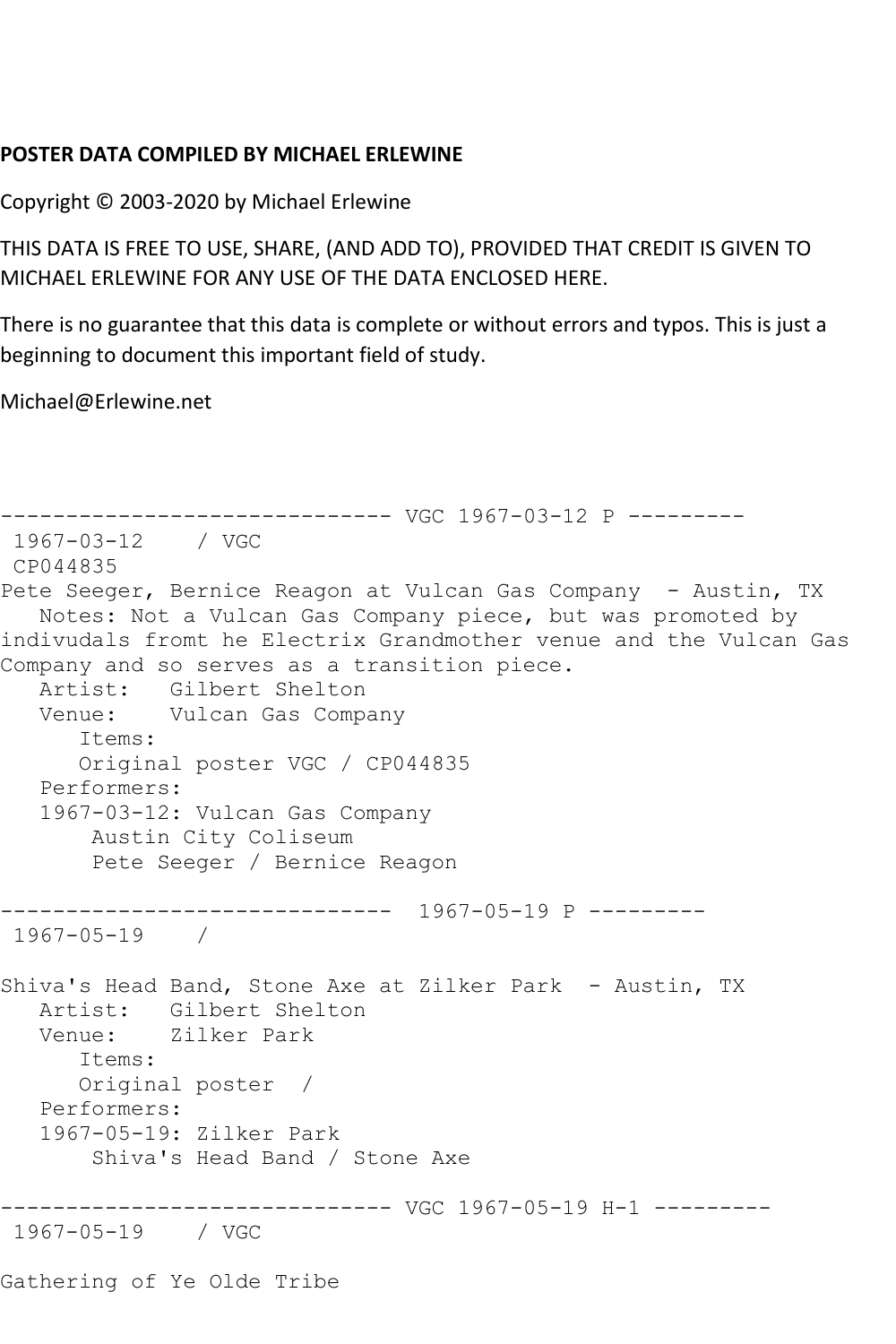```
 Event: Gathering of Ye Olde Tribe
   Artist: Gilbert Shelton
   Venue: Vulcan Gas Company
       Items:
       Handbill VGC Edition 1 / 
         Description: Black & white image
   Performers:
    1967-05-19: Vulcan Gas Company
------------------------------ VGC-3.118 1967-10-27 P-1 ---------
1967-10-27 / VGC 3.118
CP001929 / 1952
Conqueroo, Shiva's Head Band at Vulcan Gas Company - Austin, TX
   Notes: This item appears in the Art of Rock book, plate no. 3.118
   Artist: Gilbert Shelton
   Venue: Vulcan Gas Company
   Promoter: Book: Art of Rock
       Items:
       Original poster VGC-3.118 / CP070184
         AORPlate: 3.118 
       Original poster VGC-3.118 Edition 1 / CP001929 / 1952 (21 x 
27)
         AORPlate: 3.118 
       Handbill VGC-3.118 Edition 1 / 
         Description: Yellow and black. Same image as P-1.
         AORPlate: 3.118 
        VGC-3.118 / CP022248 / XR040
         AORPlate: 3.118 
   Performers:
    1967-10-27 1967-10-28: Vulcan Gas Company
        Conqueroo / Shiva's Head Band
                     ------------------------------ VGC 1967-11-03 P-1 ---------
1967-11-03 / VGC 
CP022233 / XR025
Thirteenth Floor Elevator, Conqueroo at Vulcan Gas Company - Austin,
TX
  Artist: Gilbert Shelton<br>Venue: Vulcan Gas Comp
           Vulcan Gas Company
       Items:
       Original poster VGC Edition 1 / CP022233 / XR025
         Price: 4000.00
       Handbill VGC Edition 1 / Var. A
       Handbill VGC Edition 1 / CP019858 / XI19001103 Var. B
   Performers:
    1967-11-03 1967-11-04: Vulcan Gas Company
```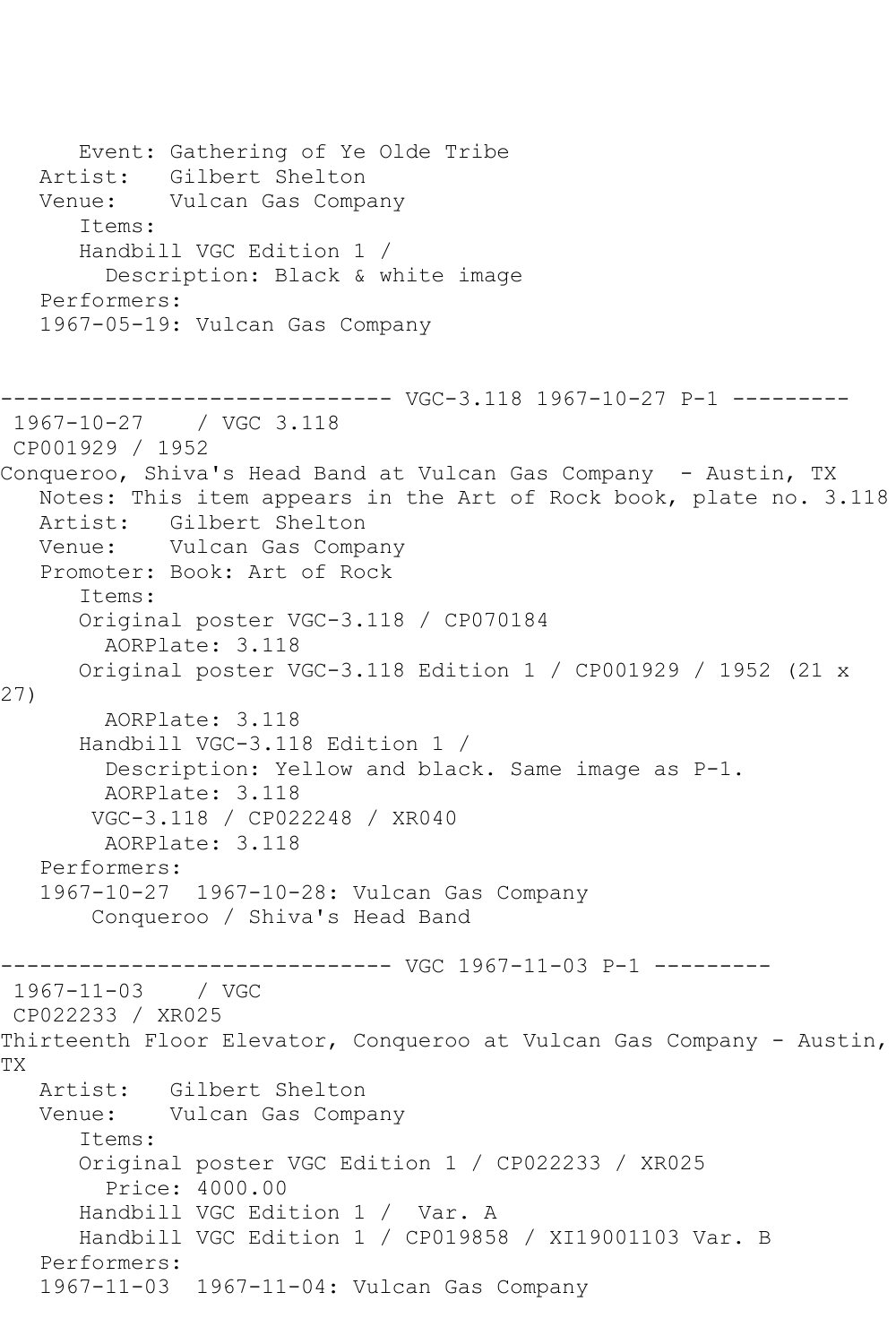13th Floor Elevators / Conqueroo / Shiva's Head Band ------------------------------ VGC 1967-11-10 P-1 --------- 1967-11-10 / VGC CP009428 / CS04173 Conqueroo, The Swiss Movement at Vulcan Gas Company - Austin, TX Artist: Gilbert Shelton Venue: Vulcan Gas Company Items: Original poster VGC Edition 1 / CP009428 / CS04173 Price: 350.00 Original poster VGC Edition 2 / Description: Has a white border around margin Handbill VGC Edition 1 / Var. A Description: B&W Handbill VGC Edition 1 / Var. B Description: B&W, has white border around margin VGC / CP022246 / XR038 Performers: 1967-11-10 1967-11-11: Vulcan Gas Company Conqueroo / Swiss Movement ------------------------------ VGC 1967-11-17 P-1 --------- 1967-11-17 / VGC CP022249 / XR041 Thing, Shiva's Head Band at Vulcan Gas Company - Austin, TX Artist: Gilbert Shelton Venue: Vulcan Gas Company Items: Original poster VGC Edition 1 / CP022249 / XR041 Handbill VGC Edition 1 / Description: B&W Performers: 1967-11-17 1967-11-18: Vulcan Gas Company Thing / Shiva's Head Band / South Canadian Overflow ------------------------------ 1967-11-17 P-1 --------- 1967-11-17 / CP061209 / CP061209 Things, South Canadian Overflow at Vulcan Gas Company [Austin, TX] Artist: Gilbert Shelton Venue: Vulcan Gas Company Items: Original poster Edition 1 / CP061209 / CP061209 Description: Yellow print and white border. (22-1/2 x 28- 1/2) Original poster Edition 2 /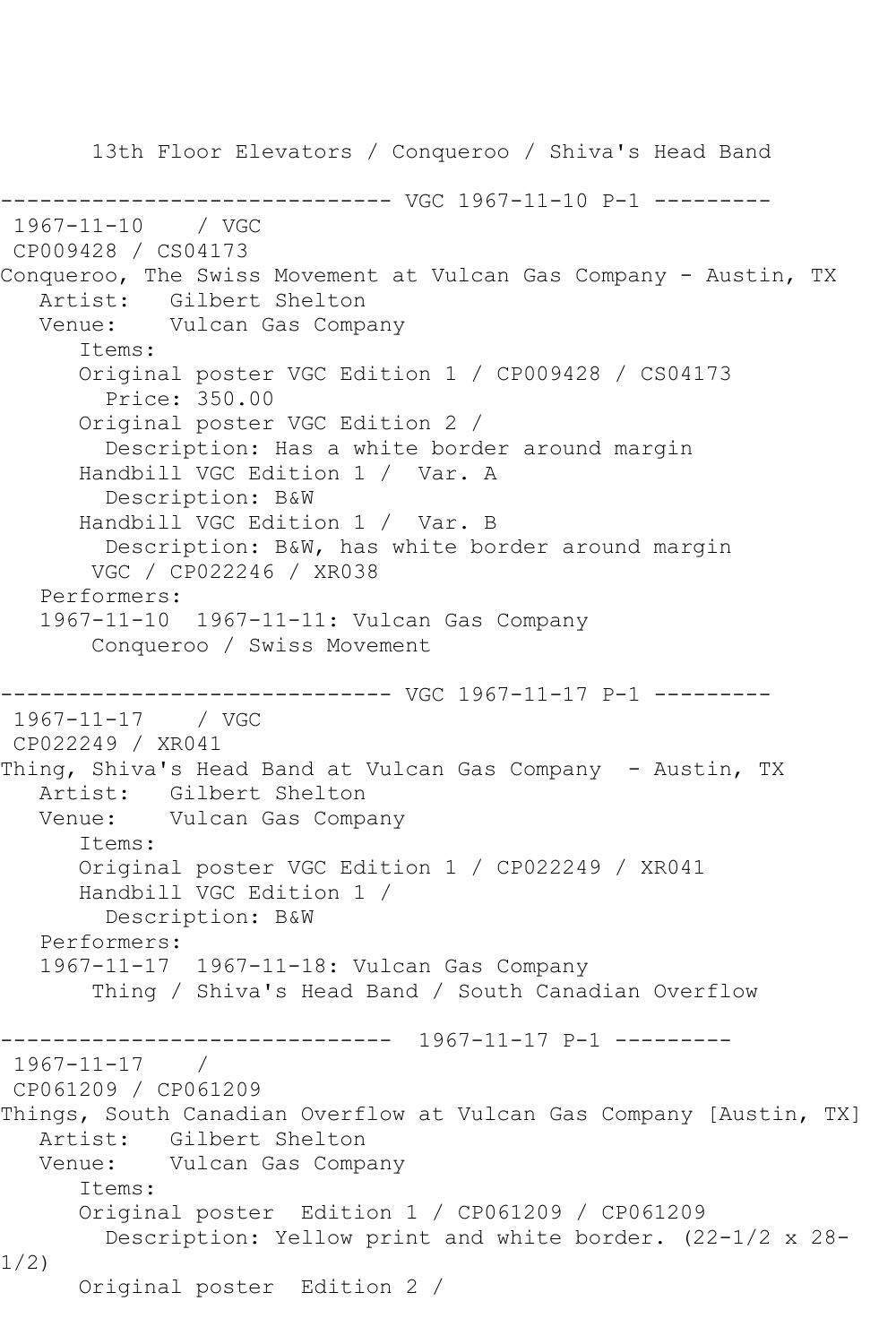Original poster Edition 3 / Description: Does not have white border around the poster, plus different colors in printing. Performers: 1967-11-17: Vulcan Gas Company Things / South Canadian Overflow 1967-11-18: Shiva's Head Band / South Canadian Overflow ------------------------------ VGC 1967-11-24 P-1 --------- 1967-11-24 / VGC CP022245 / XR037 Thingies, Golden Dawn at Vulcan Gas Company - Austin, TX Artist: Gilbert Shelton<br>Venue: Vulcan Gas Compa Vulcan Gas Company Items: Original poster VGC Edition 1 / CP022245 / XR037 Description: Image of Freak Brothers Handbill VGC Edition 1 / Description: Different image from poster, red & white Performers: 1967-11-24 1967-11-25: Vulcan Gas Company Thingies / Golden Dawn ------------------------------ VGC-3.124 1967-12-08 P-1 --------- 1967-12-08 / VGC 3.124 CP009412 / CS04157 13th Floor Elevators, Swiss Movement at Vulcan Gas Company -Austin, TX Notes: This item appears in the Art of Rock book, plate no. 3.124 Artist: Gilbert Shelton Venue: Vulcan Gas Company Promoter: Book: Art of Rock Items: Original poster VGC-3.124 Edition 1 / CP009412 / CS04157 (22- 1/2 x 28-1/2) AORPlate: 3.124 Handbill VGC-3.124 Edition 1 / Description: B&W AORPlate: 3.124 VGC-3.124 / CP001928 / 1951 AORPlate: 3.124 VGC-3.124 / CP022250 / XR042 AORPlate: 3.124 Performers: 1967-12-08 1967-12-10: Vulcan Gas Company 13th Floor Elevators / Swiss Movement / South Canadian Overflow / Shiva's Head Band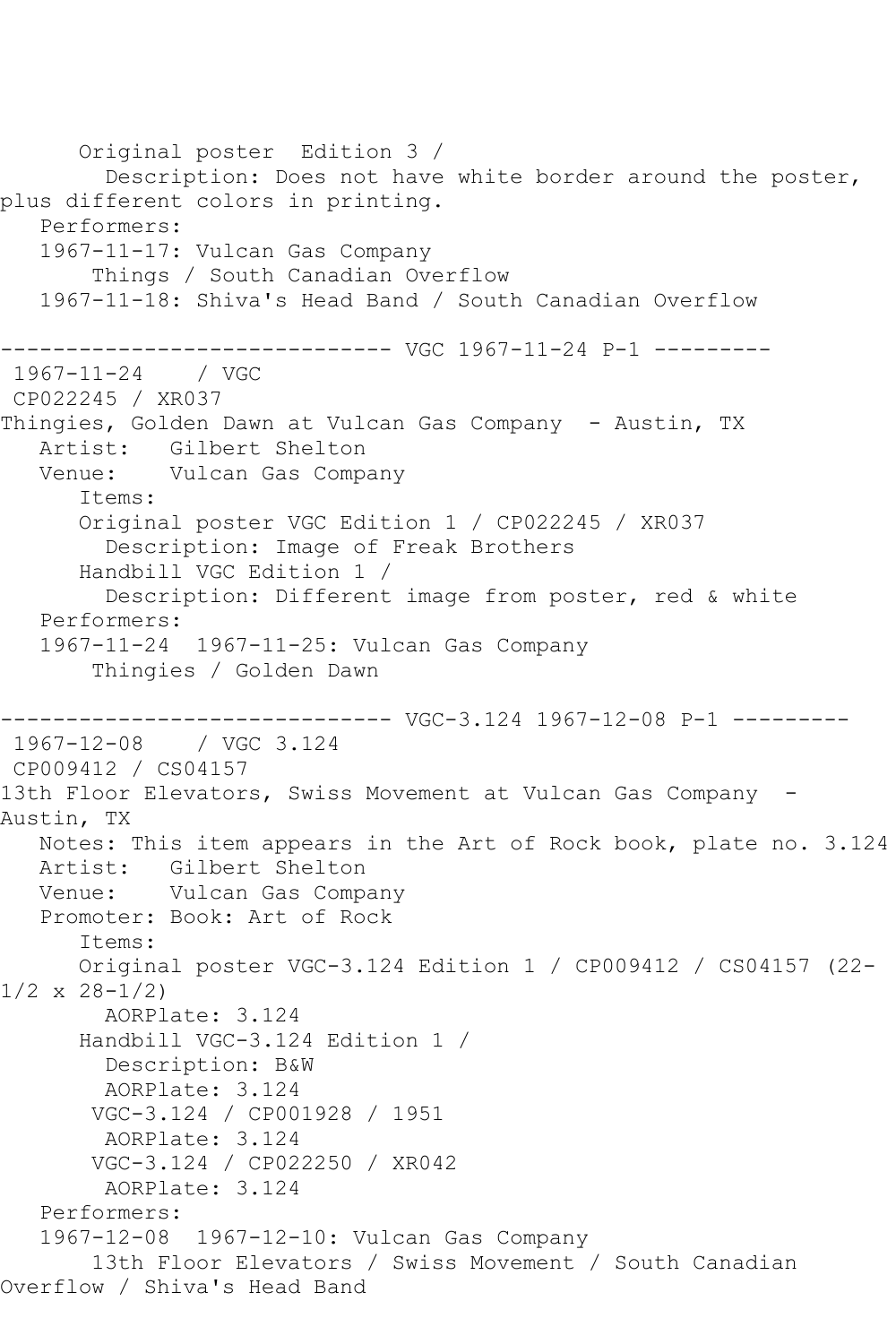------------------------------ VGC-3.119 1967-12-15 P-1 --------- 1967-12-15 / VGC 3.119 CP001370 / 1387 Shiva's Head Band, Lost and Found at Vulcan Gas Company - Austin, TX Notes: This item appears in the Art of Rock book, plate no. 3.119 Artist: Gilbert Shelton Venue: Vulcan Gas Company Promoter: Book: Art of Rock Items: Original poster VGC-3.119 / CP070176 AORPlate: 3.119 Original poster VGC-3.119 Edition 1 / CP001370 / 1387 (23 x 28-1/2) AORPlate: 3.119 Price: 800.00 Handbill VGC-3.119 Edition 1 / Var. A Description: B&W and green & black versions exist AORPlate: 3.119 Handbill VGC-3.119 Edition 1 / Var. B Description: Reverse side of handbill AORPlate: 3.119 VGC-3.119 / CP022251 / XR043 AORPlate: 3.119 Performers: 1967-12-15 1967-12-17: Vulcan Gas Company Shiva's Head Band / Lost and Found ------------------------------ VGC 1967-12-22 P-1 ---------  $1967 - 12 - 22$ CP022252 / XR044 Conqueroo, African Caravan at Vulcan Gas Company - Austin, TX Artist: Gilbert Shelton<br>Venue: Vulcan Gas Comp. Vulcan Gas Company Items: Original poster VGC Edition 1 / CP022252 / XR044 Handbill VGC Edition 1 / Var. A Description: B&W Handbill VGC Edition 1 / Var. B Description: Black & blue stock Handbill VGC Edition 1 / Var. C Description: Black & yellow stock Handbill VGC Edition 1 / Var. D Description: Black & pink stock Performers: 1967-12-22: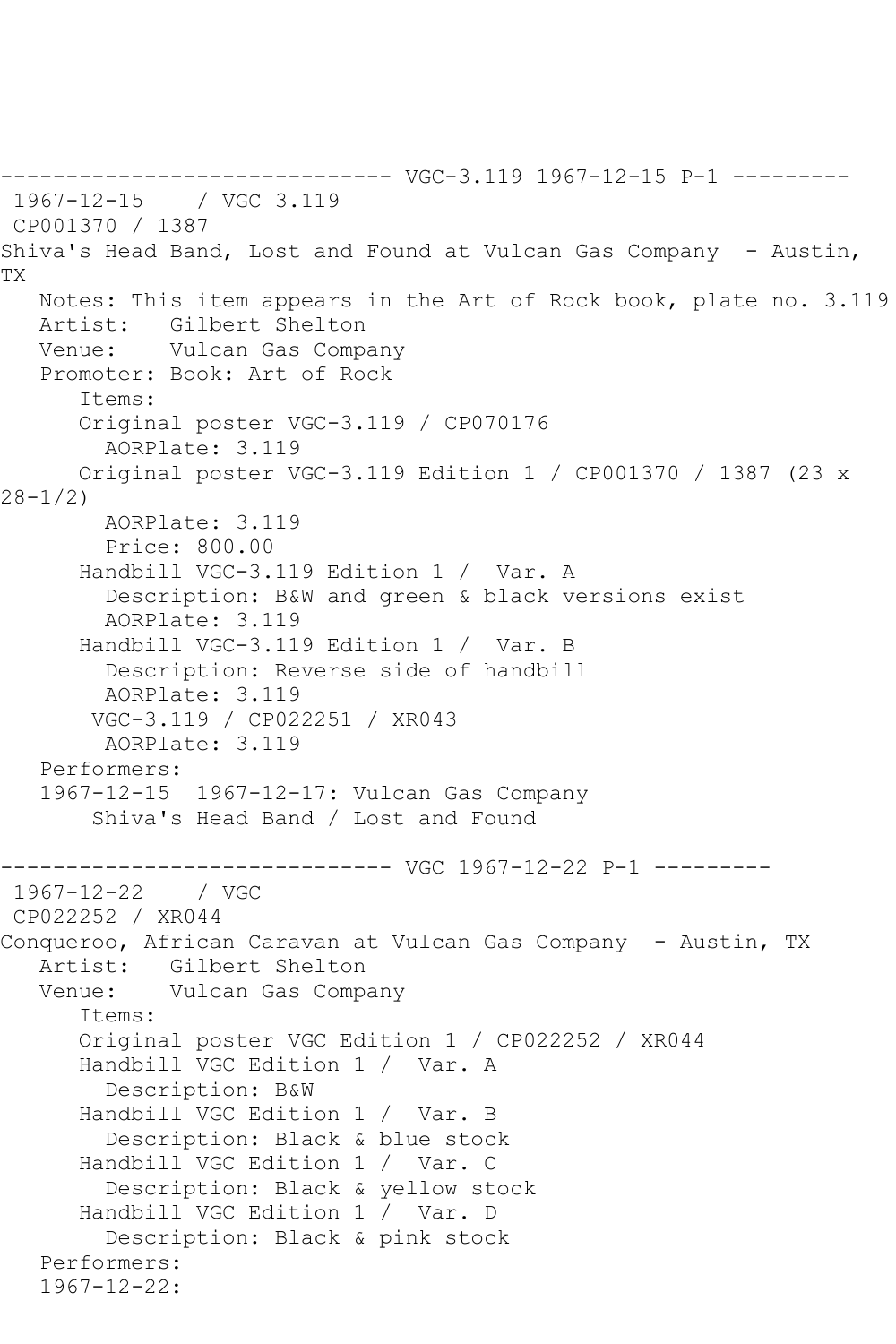1967-12-23: 1967-12-30: 1967-12-31: Vulcan Gas Company Conqueroo / African Caravan / Golden Dawn / Shiva's Head Band ------------------------------ VGC 1968-01-26 P-1 --------- 1968-01-26 / VGC CP009414 / CS04159 Shiva's Head Band, African Caravan at Vulcan Gas Company - Austin, TX Artist: Gilbert Shelton Venue: Vulcan Gas Company Items: Original poster VGC Edition 1 / CP009414 / CS04159 Price: 400.00 VGC / CP022234 / XR026 Performers: 1968-01-26 1968-01-27: Vulcan Gas Company Shiva's Head Band / African Caravan ------------------------------ VGC 1968-04-12 P-1 --------- 1968-04-12 / VGC CP070180 Shiva's Head Band, Rubaiyat at Vulcan Gas Company - Austin, TX<br>Artist: Gilbert Shelton Artist: Gilbert Shelton<br>Venue: Vulcan Gas Compa Vulcan Gas Company Items: Original poster VGC Edition 1 / CP070180 Price: 500.00 Original poster VGC Edition 1 / CP022244 / XR036 Price: 500.00 Handbill VGC Edition 1 / CP009680 / CS04425 Performers: 1968-04-12 1968-04-13: 1968-04-19 1968-04-20: Vulcan Gas Company Shiva's Head Band / Rubaiyat / Conqueroo / Sleepy John Estes ------------------------------ VGC 1968-04-25 H-1 --------- 1968-04-25 / VGC CP044854 Angela Lewis at Vulcan Gas Company - Austin, TX Artist: Gilbert Shelton Venue: Vulcan Gas Company Items: Handbill VGC Edition 1 / Var. A Description: B&W Handbill VGC Edition 1 / Var. B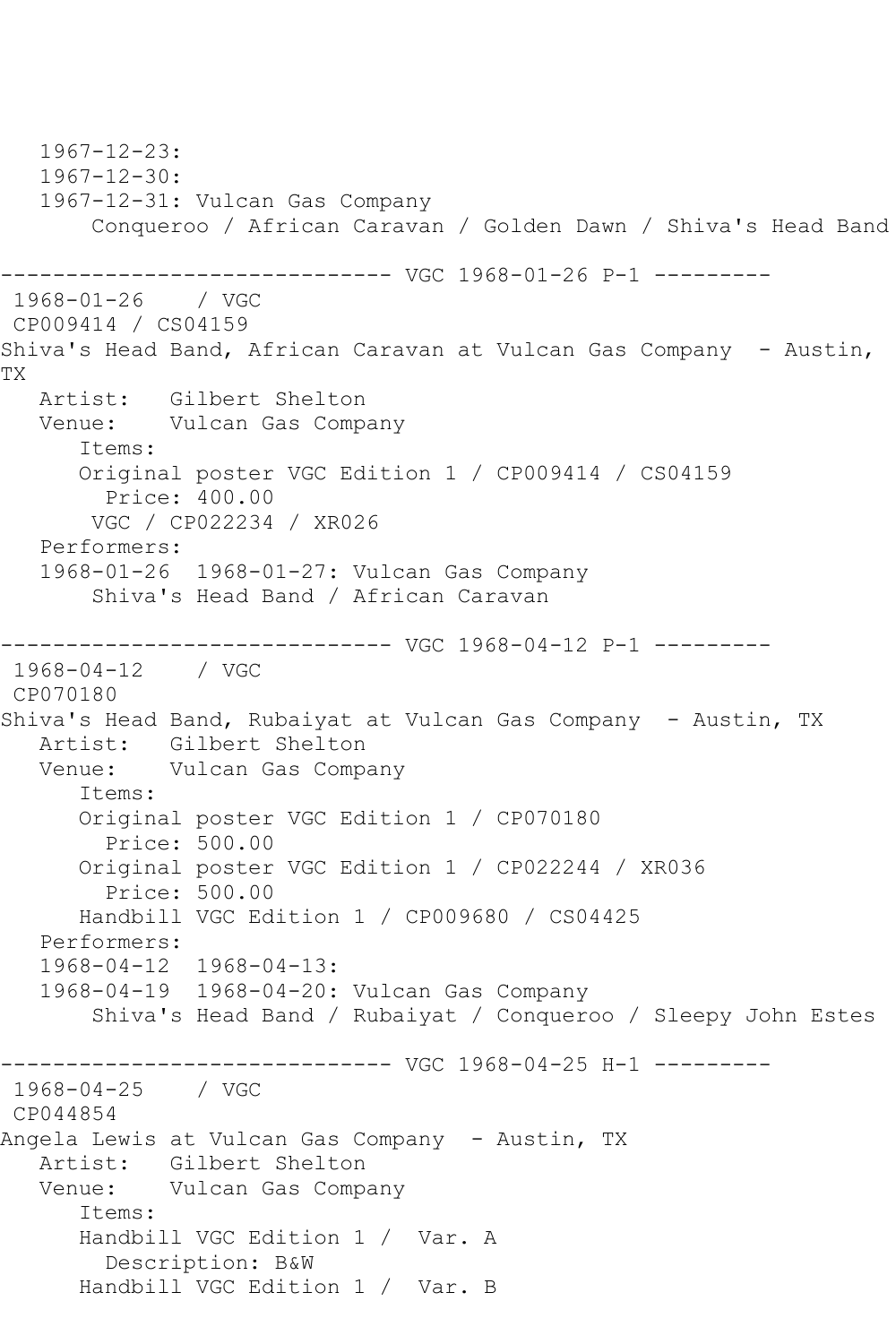Description: Black & blue Handbill VGC Edition 1 / CP044854 Var. C Description: Black & pink Handbill VGC Edition 1 / Var. D Description: Black & Yellow Performers: 1968-04-25: Vulcan Gas Company Angela Lewis ------------------------------ VGC 1968-04-26 P-1 --------- 1968-04-26 / VGC CP022239 / XR031 Shiva's Head Band, Bubble Puppy at Vulcan Gas Company - Austin, TX Artist: Gilbert Shelton Venue: Vulcan Gas Company Items: Original poster VGC Edition 1 / CP022239 / XR031 Handbill VGC Edition 1 / CP009681 / CS04426 Performers: 1968-04-26 1968-04-27: 1968-05-03 1968-05-04: Vulcan Gas Company Shiva's Head Band / Bubble Puppy / Angela Lewis / Wild Chickens ------------------------------ VGC 1968-05-10 P-1 --------- 1968-05-10 / VGC CP070181 Shiva's Head Band, Canned Heat Blues Band at Vulcan Gas Company - Austin, TX Artist: Gilbert Shelton Venue: Vulcan Gas Company Items: Original poster VGC Edition 1 / CP070181 Price: 500.00 Original poster VGC Edition 1 / CP022240 / XR032 Price: 500.00 Handbill VGC Edition 1 / Performers: 1968-05-10 1968-05-11: Vulcan Gas Company Shiva's Head Band / Canned Heat Blues Band / Conqueroo ------------------------------ VGC 1968-06-27 H-1 --------- 1968-06-27 / VGC CP044862 Conqueroo, Bubble Puppy at Vulcan Gas Company - Austin, TX Event: Flash Comix Artist: Gilbert Shelton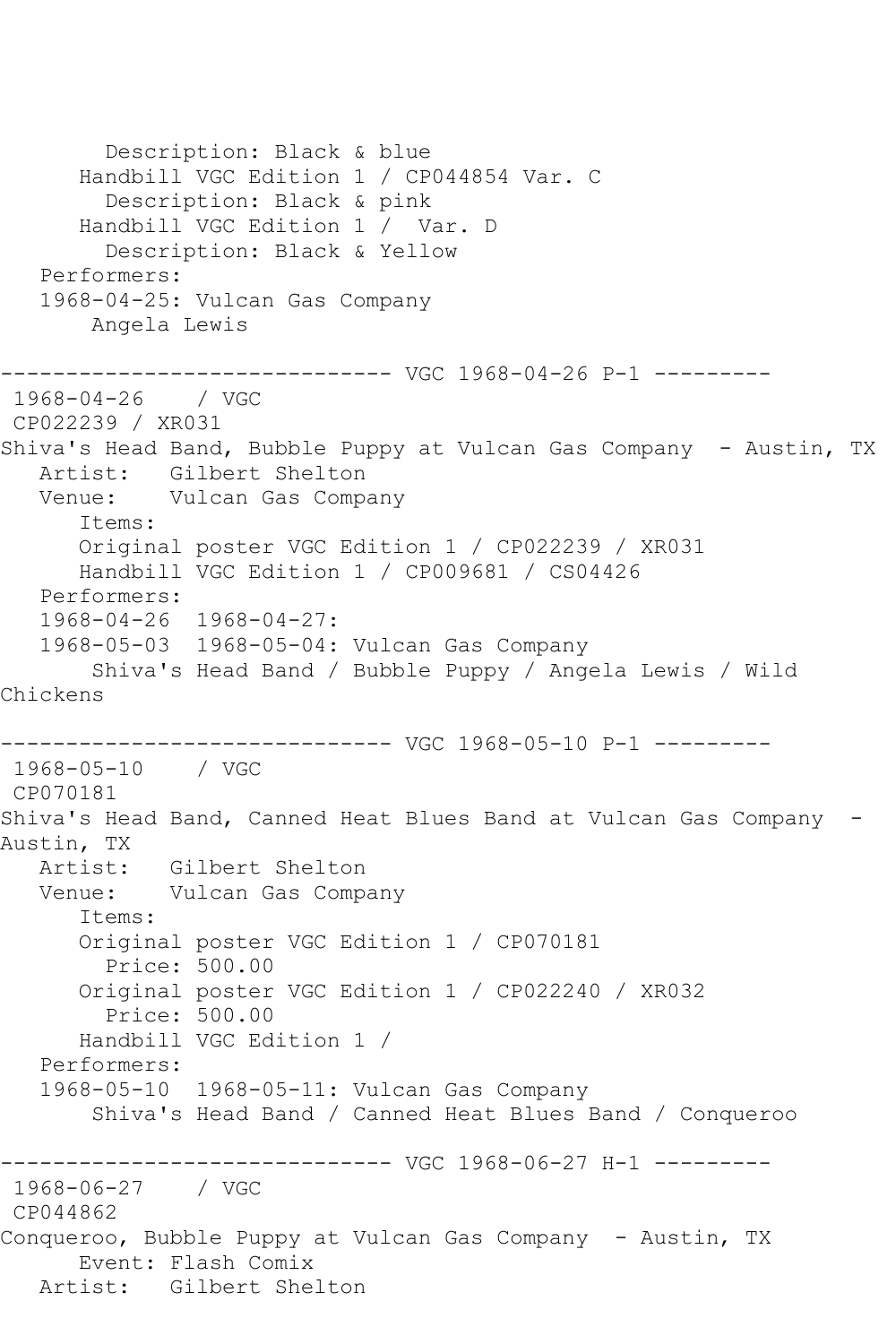Venue: Vulcan Gas Company Items: Handbill VGC / Description: Black and yellow Handbill VGC Edition 1 / Var. A Description: Black & blue Handbill VGC Edition 1 / CP044862 Var. B Description: Black & pink Performers: 1968-06-27 1968-06-29: Vulcan Gas Company Conqueroo / Bubble Puppy / African Caravan / Ezmerelda'z Muzick Amuzementz ------------------------------ VGC 1968-08-29 P --------- 1968-08-29 / VGC CP044867 Stacy, 13th Floor Elevators at Vulcan Gas Company - Austin, TX Artist: Gilbert Shelton Venue: Vulcan Gas Company Items: Original poster VGC / CP044867 Performers: 1968-08-29 1968-08-31: Vulcan Gas Company Stacy / 13th Floor Elevators / New Atlantis ------------------------------ SDP 1969-01-31 P-1 --------- 1969-01-31 / SDP CP000796 / 0810 Van Morrison, Black Pearl at Avalon Ballroom - San Francisco, CA Artist: Gilbert Shelton Venue: Avalon Ballroom Promoter: Soundproof Productions Items: Original poster SDP Edition 1 / CP000796 / 0810 (14 x 17) Performers: 1969-01-31 1969-02-02: Avalon Ballroom Van Morrison / Black Pearl / Saloom / Sinclair and the Mother Bear 1969-02-07 1969-02-09: Lee Michaels / Youngbloods / Screamin' Jay Hawkins ------------------------------ SDP-2.027 1969-02-14 P-1 --------- 1969-02-14 / SDP 2.027 CP009745 / CS04840 It's a Beautiful Day, Country Weather at Avalon Ballroom - San Francisco, CA Notes: This item appears in the Art of Rock book, plate no. 2.027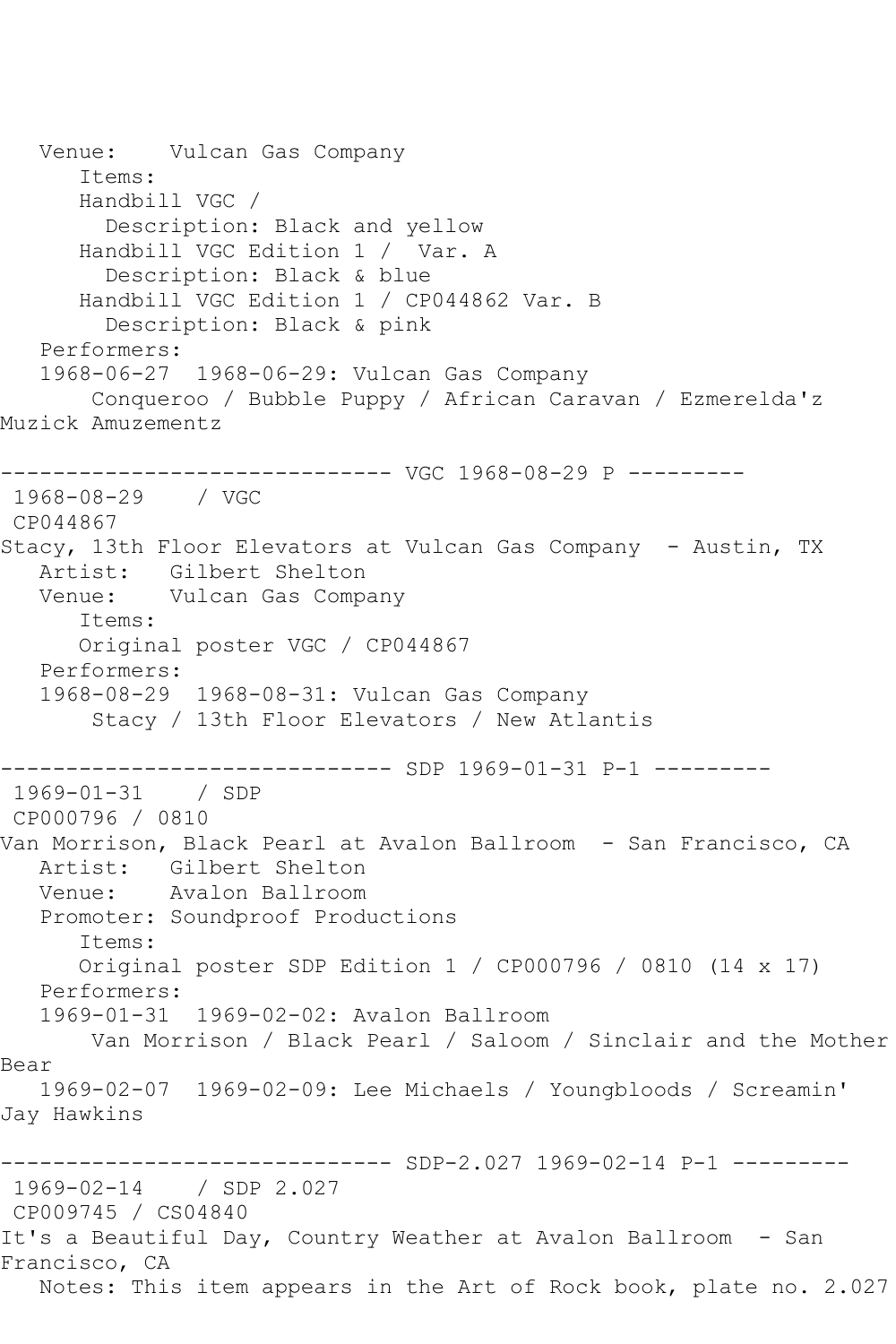```
 Artist: R. Crumb
   Venue: Avalon Ballroom
   Promoter: Soundproof Productions
       Items:
      Original poster SDP-2.027 Edition 1 / CP009745 / CS04840 (14 x 
17)
        AORPlate: 2.027 
        Price: 375.00
        SDP-2.027 / CP060573 / 27
        AORPlate: 2.027 
   Performers:
   1969-02-14: Avalon Ballroom
        It's a Beautiful Day / Country Weather / Thornton / Big Mama 
Thornton
------------------------------ 1969-03-26 P ---------
1969-03-26 / 
CP060401 / CP060401
Santana, It's a Beautiful Day at Avalon Ballroom - San Francisco, CA
   Artist: Gilbert Shelton
   Venue: Avalon Ballroom
   Promoter: Soundproof Productions
       Items:
       Original poster / CP060401 / CP060401 (14 x 17)
   Performers:
   1969-03-26: Avalon Ballroom
        Carlos Santana / It's a Beautiful Day / Allmen Joy / Lamb
   1969-03-27: Avalon Ballroom
       Cleveland Wrecking Company / Ace of Cups / Conqueroo / 
Morning Glory
   1969-03-28: Avalon Ballroom
       Melting Pot / Cleanliness and Godliness Skiffle Band / 
Skiffle Band / Linn County / 4th Way / Deadly Nightshade
   1969-03-29: Avalon Ballroom
        Shades of Joy / Clover / Country Weather / Frumious 
Bandersnatch
   1969-03-30: Avalon Ballroom
        Youngbloods / A.B. Skhy Blues Band / Initial Shock / Alice 
Cooper / Pure Funk
                 ------------------------------ 1969-03-26 P ---------
1969-03-26+ / 
Carlos Santana, Cleveland Wrecking Company at Avalon Ballroom - San 
Francisco, CA
   Artist: Gilbert Shelton
   Venue: Avalon Ballroom
```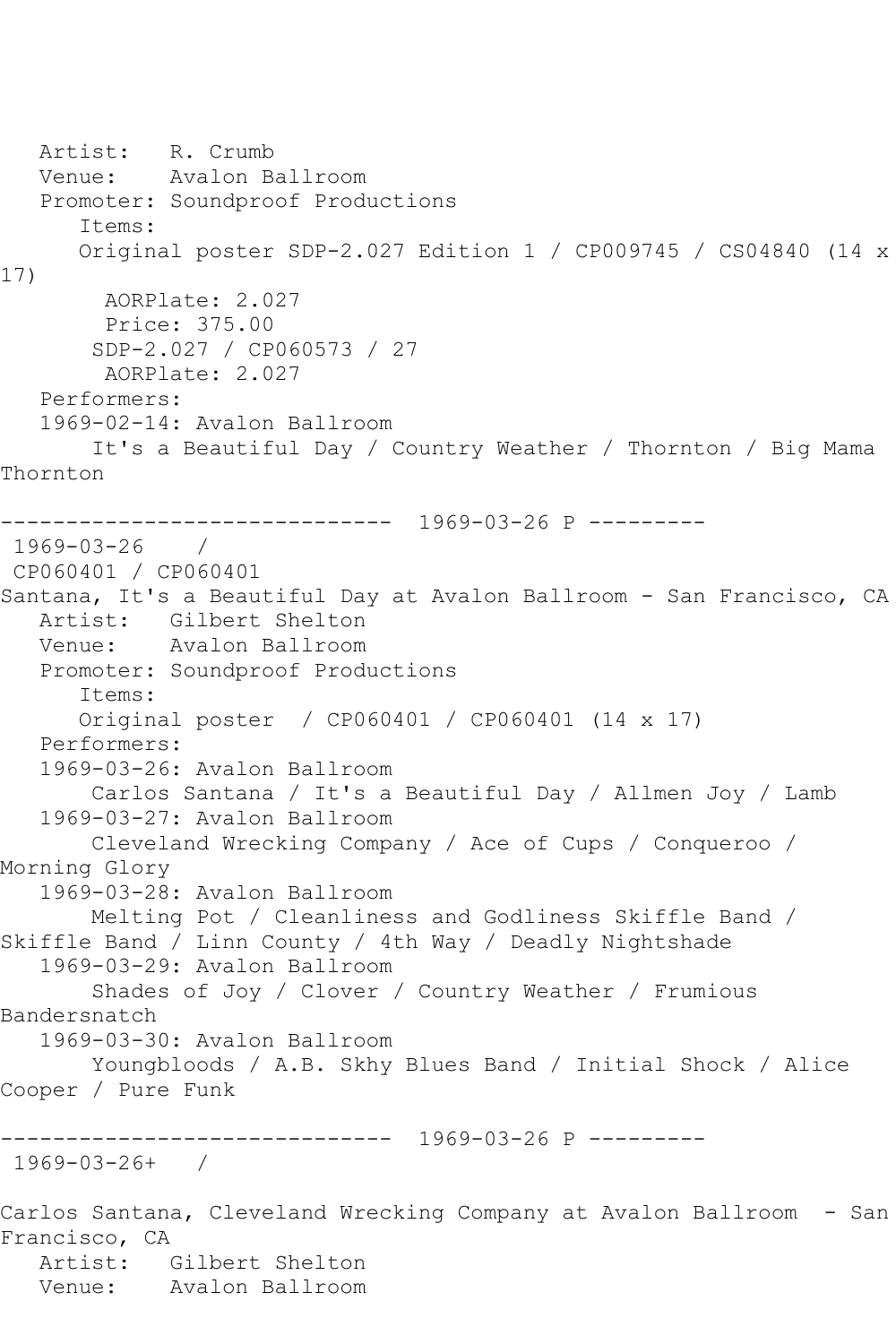```
 Promoter: Soundproof Productions
       Items:
       Original poster / 
   Performers:
   1969-03-26+: Avalon Ballroom
       Carlos Santana / Cleveland Wrecking Company
------------------------------ 1986 P-1 ---------
1986 / 
CP021133 / XM1986BYG SHELTON
Oat Willies, Are You Ready For Halloween
   Artist: Gilbert Shelton
       Items:
       Original poster Edition 1 / CP021133 / XM1986BYG SHELTON
         / CP004075 / CD04484
         / NONE / XM1986BYG
         / NONE / SHELTON
   Performers:
   1986: Oat Willies
------------------------------ PSOL-PSOL-15 1990-01-10 P ---------
1990-01-10 / PSOL PSOL-15
CP047567
Behold! The Sacred Art of Subgenius at the Psychedelic Solution 
Gallery
   Private Notes: *
   Artist: Paul Maverides
   Venue: Psychedelic Solution Gallery
       Items:
       Original poster PSOL-PSOL-15 / CP047567 (20 x 30)
        Price: 53.00
       Postcard PSOL-PSOL-15 / CP044794
         Description: Kani the Debilitator (4 x 6)
         Price: 18.00
       Postcard PSOL-PSOL-15 / CP044793
         Description: Tree of Knowledge (5 x 7)
         Price: 18.00
   Performers:
   1990-01-10 1990-04-10: Psychedelic Solution Gallery
       Rev. Ivan Stang
    ------------------------------ 1998 P-1 ---------
1998 / 
CP005931 / CP01180
France 1998 Official Freak Brothers Poster
   Notes: Large poster.
   Private Notes: Misc * signed B+ $300@
```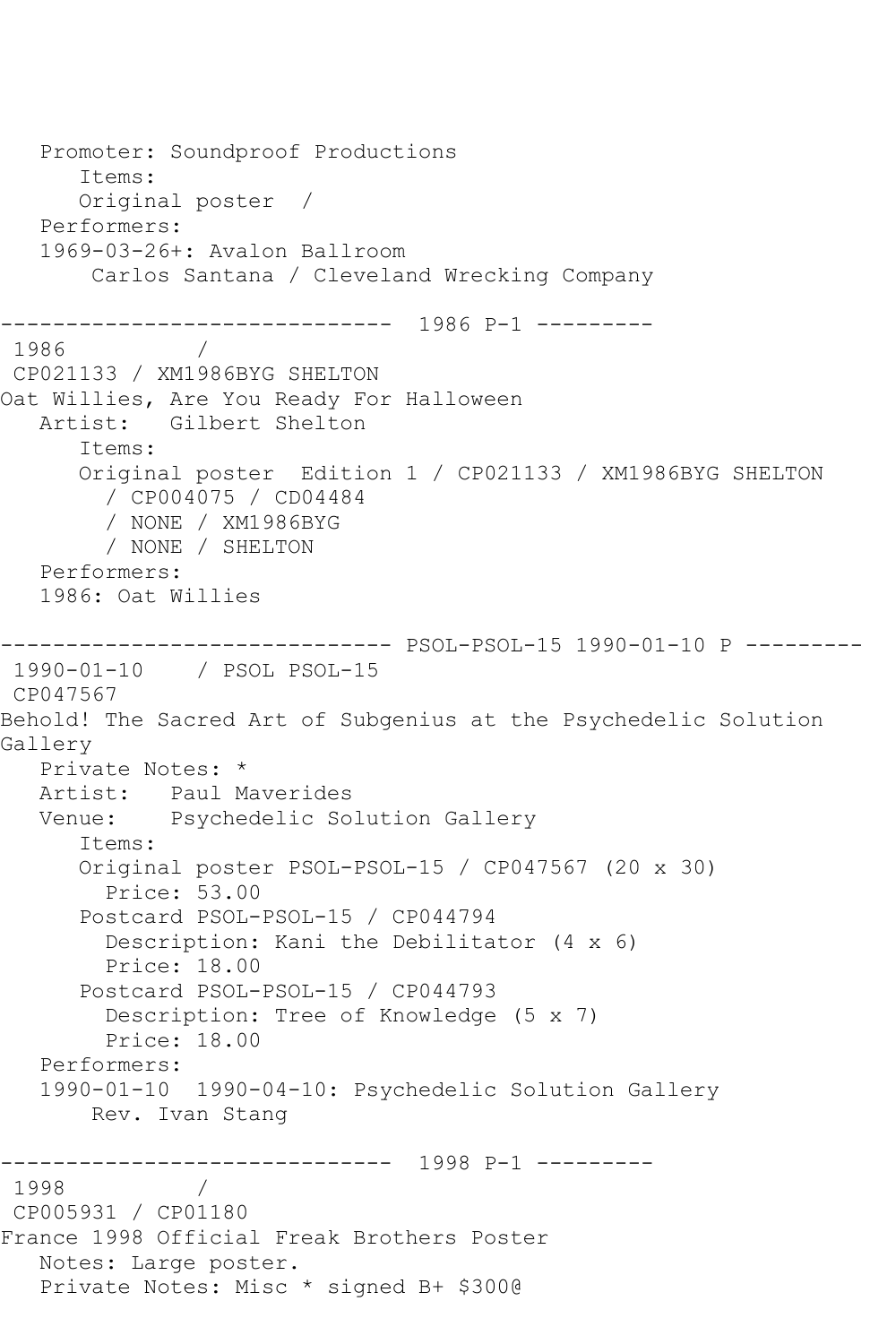Artist: Gilbert Shelton Items: Original poster Edition 1 / CP005931 / CP01180 Price: 200.00 Performers: 1998: ------------------------------ NONE P-1 --------- NONE / CP004282 / CD04728 Freewheelin; Franklin says "Dope will get your through times of no money better than money will get you through times of Artist: Gilbert Shelton Items: Original poster Edition 1 / CP004282 / CD04728 Performers: NONE: ------------------------------ VGC xxxxx H-1 -------- xxxxx / VGC Shiva's Head Band, Lost and Foundat the Vulcan Gas Company Artist: Gilbert Shelton Venue: Vulcan Gas Company Items: Handbill VGC Edition 1 / Performers: xxxxx: Vulcan Gas Company ------------------------------ AVA zzzz-03-26 P -------- zzzz-03-26 w / AVA CP060179 / CP060179 Santana, Its a Beautiful Day at Avalon Ballroom - San Francisco, CA Artist: Gilbert Shelton Venue: Avalon Ballroom Promoter: Sound Proof Items: Original poster AVA / CP060179 / CP060179 (14 x 17) Performers: zzzz-03-26 wed: Avalon Ballroom Carlos Santana / It's a Beautiful Day / Allmen Joy / Lamb / Brotherhood of Light zzzz-03-27 thu: Avalon Ballroom Cleveland Wrecking Company / Ace of Cups / Conqueroo / Morning Glory zzzz-03-28 fri: Avalon Ballroom